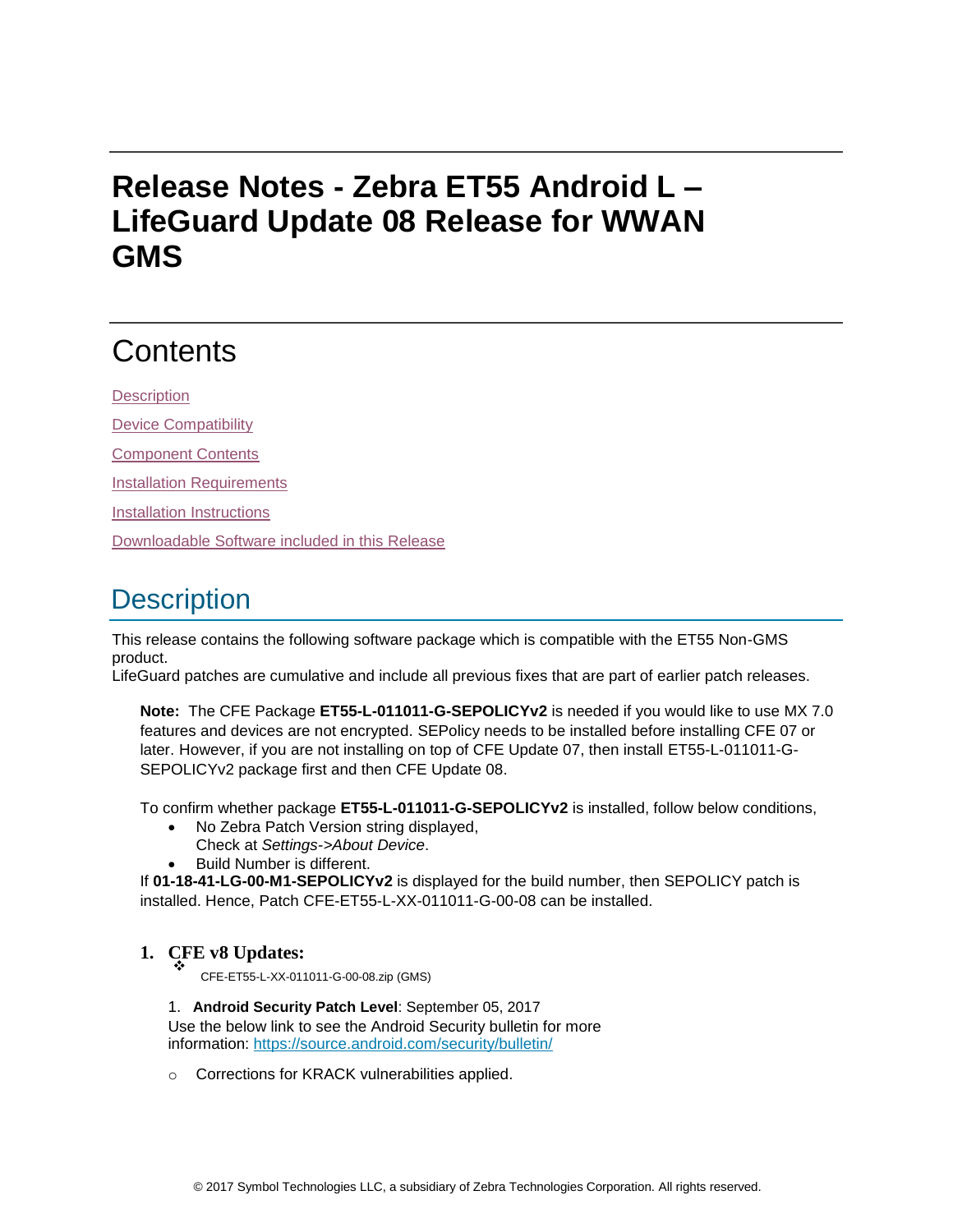#### **2. CFE v7 Updates:** ❖

ET55-L-011011-G-SEPOLICYv2.zip (GMS)

CFE-ET55-L-XX-011011-G-00-07.zip (GMS)

### 1. **Android Security Patch Level**: September 05, 2017

Use the below link to see the Android Security bulletin for more information:<https://source.android.com/security/bulletin/>

- $\circ$  Resolved an issue in MX to prevent leakage of configuration parameters.
- o Included fix for BlueBorne vulnerability.
- $\circ$  SPR32615 Resolved an issue wherein the device goes to sleep, even while scanning the barcodes.
- $\circ$  SPR32894 Resolved an issue wherein the Airwatch fails to install package because MX reports a 'permission error'.
- $\circ$  SPR32956 Resolved an issue wherein the Airwatch agent switches between v1.3 and v6.2.

#### **3. CFE v6 Updates:** ❖

CFE-ET55-L-XX-011011-G-00-06.zip (GMS)

### 1. **Android Security Patch Level**: August 05, 2017

Use the below link to see the Android Security bulletin for more information:<https://source.android.com/security/bulletin/>

- $\circ$  SPR32135 Resolved an issue wherein Settings screen does not revert to its normal state even though the locale language is changed from Arabic to English via EMDK.
- $\circ$  SPR30401 Added support to get the CFE version via MDM clients.
- $\circ$  SPR32126 Resolved an issue wherein Stock Browser gets enabled automatically after reboot even though user has disabled the app in settings.
- $\circ$  SPR32469 Resolved an issue wherein the device is setting static IP while it is connected to a network via Ethernet Cradle.
- $\circ$  SPR32546 Resolved an issue wherein the Airwatch crash is observed when the AW whitelist is configured with certain restrictions.
- o SPR32733 Added a feature to support BLE advertising.
- $\circ$  SPR32527 Resolved an issue where more than 8 Bluetooth devices were not able to pair/unpair.

#### **4. CFE v5 Updates:** ❖

CFE-ET55-L-XX-011011-G-00-05.zip (GMS)

### 1. **Android Security Patch Level**: June 05, 2017

Use the below link to see the Android Security bulletin for more information:<https://source.android.com/security/bulletin/>

- $\circ$  SPR31230 Resolved an issue wherein the wireless connection locked / dropped when SIP client is running.
- $\circ$  SPR31276 Resolved an issue wherein the ping loss is observed with extremely slow web connection.
- $\circ$  SPR32188 Resolved an issue wherein device locks up during FT roaming (802.11r).
- $\circ$  SPR29912 Resolved an issue wherein Certificate installation failure is observed while installing via StageNow/EMDK.
- $\circ$  SPR32008 Resolved an issue wherein the embedded carriage return gets transmitted as a space.
- $\circ$  SPR32193 Resolved an issue wherein Authentication failures were observed with EAP TLS.
- $\circ$  SPR32230 Resolved an issue wherein Authentication failures were observed due to missing user Certificates.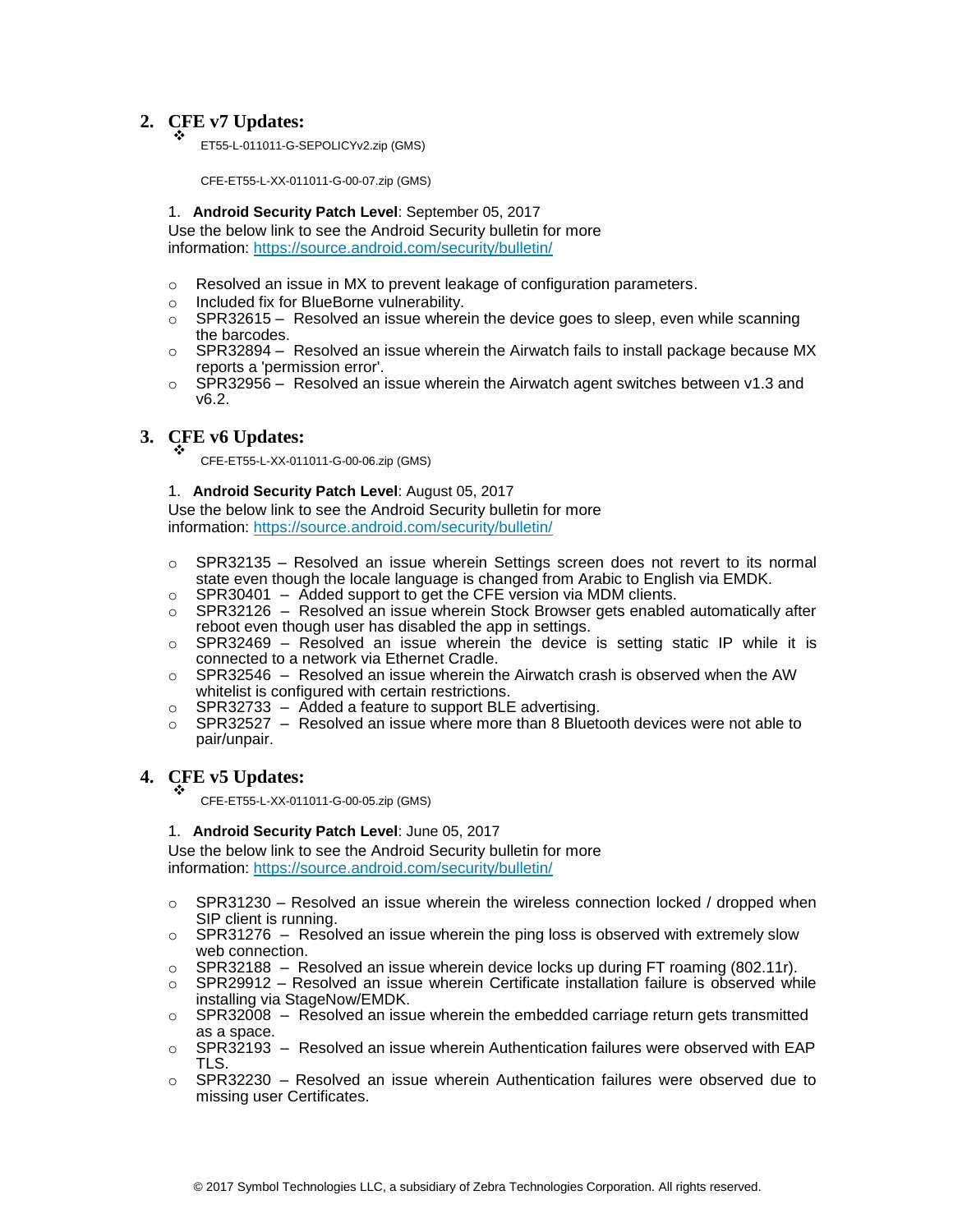#### **5. CFE v4 Updates:** ❖

CFE-ET55-L-XX-011011-G-00-04.zip (GMS)

### 1. **Android Security Patch Level**: May 05, 2017

Use the below link to see the Android Security bulletin for more information:<https://source.android.com/security/bulletin/>

- 2. The CFE Package CFE-ET55-L-XX-011011-G-00-04.zip file includes the following Fixes:
	- $p$  SPR 31559 Resolved an issue wherein the WAN custom Proxy does not work with gprs manager
	- o SPR32038 Resolved an issue wherein the device wipe takes few more attempts than the configured number.
	- o Added bios support for new imx175 camera module

### **6. CFE v1 Updates:**

❖ CFE-ET55-L-XX-011011-G-00-01.zip (GMS)

#### 1. **Android Security Patch Level**: April 5, 2017

Use the below link to see the Android Security bulletin for more information: <https://source.android.com/security/bulletin/>

- 2. The CFE Package CFE-ET55-L-XX-011011-G-00-01.zip file includes the following Fixes:
	- $\circ$  SPR30979 Resolved an issue wherein USB devices are not visible when ET5x is re-docked in the cradle.
	- $\circ$  SPR30992 Resolved an issue wherein the touch panel was sluggish when used with web browser or web view app.
	- $\circ$  SPR31598 Included configurability option to enable/disable network monitor warning pop-up messages.

To Disable Warning, you need to place a file namely 'networkinfo.txt' populated with content Value=false into "/enterprise/usr/" path and reboot the device for the change to apply.

To Enable Warning back (in case you had disabled it earlier) you need to place a file namely 'networkinfo.txt' populated with content Value=true into "/enterprise/usr/" path and reboot the device for the change to apply.

o SPR31733 - Resolved an issue wherein Wi-Fi connection switches between 2.4GHz and 5GHz band.

### <span id="page-2-0"></span>Device Compatibility

This software release has been approved for Android ET55 GMS models mentioned below.

| Device           | <b>Operating System</b> |
|------------------|-------------------------|
| ET55BE-G15E-00A6 | Android 5.1.1           |
| ET55BE-G15E-00US | Android 5.1.1           |
| ET55BT-G15E-00A6 | Android 5.1.1           |
| ET55BT-G15E-00US | Android 5.1.1           |
| ET55TE-G15E-00A6 | Android 5.1.1           |
| ET55TT-G15E-00A6 | Android 5.1.1           |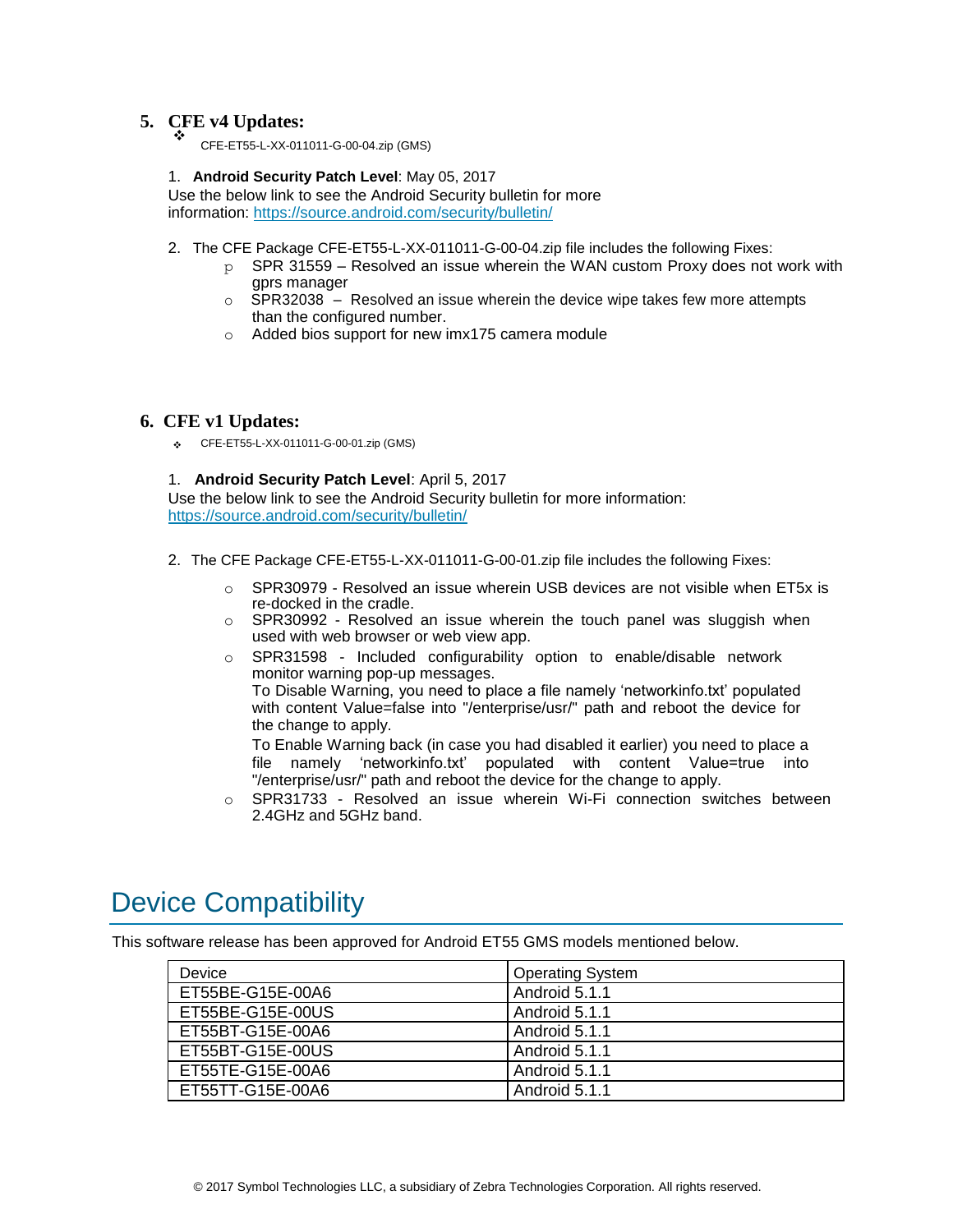# <span id="page-3-0"></span>Component Contents

| Component / Description     | Version                 |
|-----------------------------|-------------------------|
| <b>Product Build Number</b> | $D1-18-41-LG-00-M1$     |
|                             |                         |
| <b>Android Version</b>      | 5.1.1                   |
| Wi-Fi                       | FUSION_BA_3_00.0.11.018 |
| <b>MxMF</b>                 | 7.0.2.1                 |
| DataWedge                   | 6.5.61                  |
| <b>EMDK Service</b>         | 6.6.14.914              |
| <b>StageNow</b>             | 2.8.1.1221              |

## <span id="page-3-1"></span>Installation Requirements

ADB installed on the PC (including adb drivers) USB debugging turned ON (from Developer options) ET55 GMS has at least: Version 01-10-11-LG-00-M1.161206 build

## <span id="page-3-2"></span>Installation Instructions

BEFORE UPDATING THE OS IMAGE, EXTERNAL POWER MUST BE APPLIED TO THE TERMINAL VIA USB CHARGING CABLE OR CRADLE.

PLEASE ENSURE BATTERY LEVEL IS > 30%

### **IMPORTANT NOTE:**

For ET55, there is no CFE v2, CFE v3 releases. Just for keeping the CFE versions uniform across ET50/ET55, CFE version has been incremented from 1 to 4

CFE v8 HAS BEEN RELEASED IN THIS POSTING.

CFE v8: ❖ CFE-ET55-L-XX-011011-G-00-08.zip (GMS)

i. If the device has  $01-10-11-LG-00-M1.161206$  build needs to be applied.

To see what Non-GMS CFE version is currently on the device, go to "Settings" and scroll down to "About tablet" and look at the "Build number".

If it displays "**01-10-11-LG-00-M1.161206**" (GMS), the device has base build.

If it displays "**01-10-11-LG-00-M1**" and **Zebra patch version** shows "1", then the device is GMS with CFE v1 software update.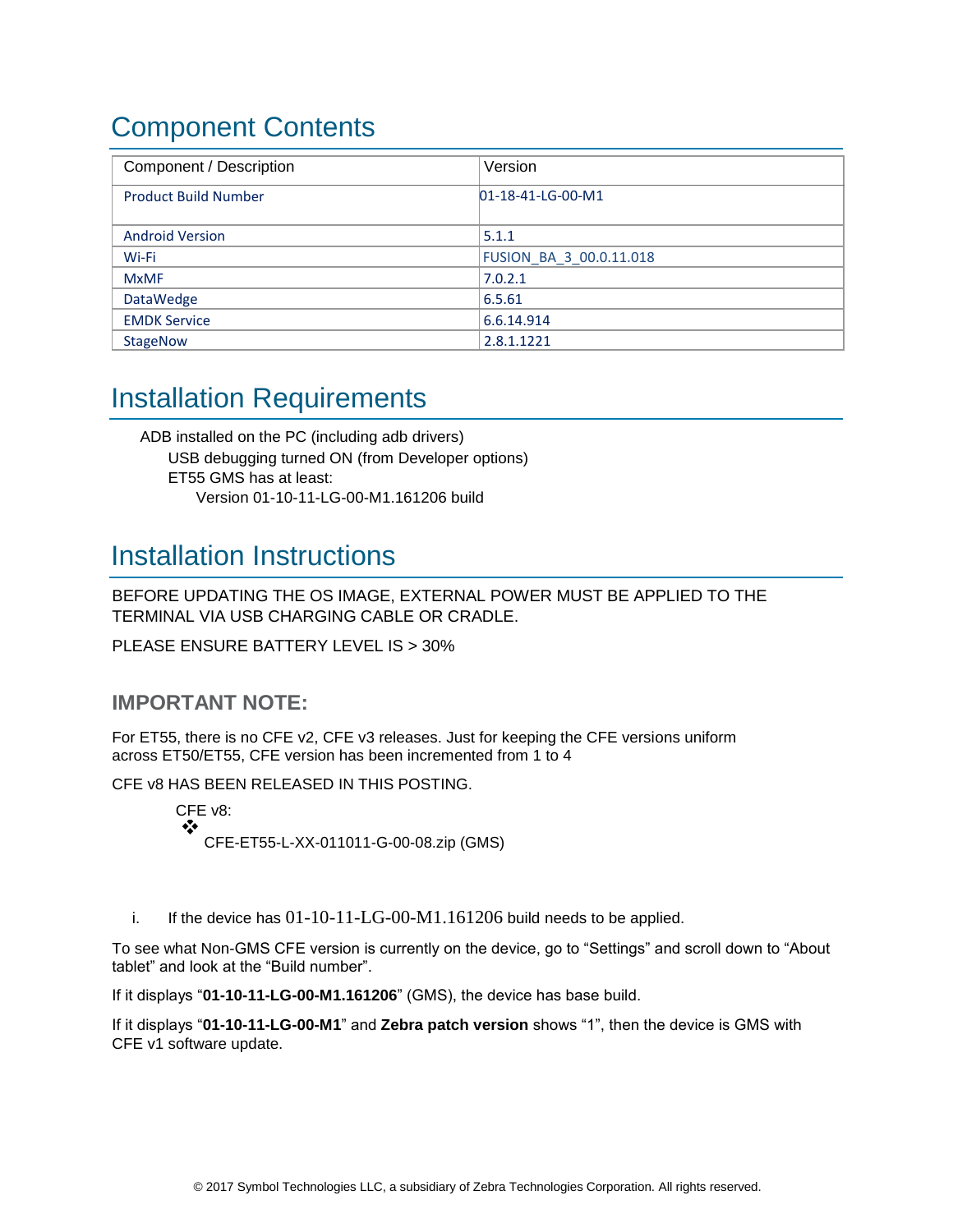### **CFE software update procedure for ET55:**

- 1. Connect the USB cable from your PC to the device and enable USB mass storage mode on the device.
- 2. On your PC you should see an internal and external USB mass storage drive (SD card) appears in the File Explore and copy "CFE-ET55-L-XX-011011-G-00-08.zip" files to any storage.
- 3. Press and hold on the device Power button, click on power off and wait until the screen is turned OFF.
- 4. Press and hold power and Vol- button.
- 5. Keep holding Vol- button and release power button.
- 6. Click on Vol+ or Vol- to navigate and press power button to select recovery mode.
- 7. Device should enter recovery mode.
- 8. if applying update via Sideload Method
	- a. Use the Volume + and to highlight, "Apply update from ADB" and press the Power Key to select it
	- b. With your Command Prompt open in the Host machine, type "adb sideload" command and add a space and then drag and drop the CFE on to it and click enter.
	- c. Your PC screen will show files being installed and a little blue horizontal progress bar on your device will show status… and after about 6 minutes it should be done and you should be back at the Android Recovery screen.
	- d. *"Reboot system now"* is highlighted. Press the Power Key to Reboot.
- 9. If applying update via SD card.
	- a. Click on Vol+ or Vol- to navigate and select SD card or internal storage. Press power button to select it.
	- b. Click on Vol+ or Vol- to navigate to the recovery update zip file.
	- c. Click on power button to select and start the recovery update process.
	- d. Device will automatically reboot and will be ready to use.
- 10. There are two ways to Check the Android Patch Level after installing the CFE package in the device,

Should be Settings->About Device-> Zebra Patch Version: 8

Run "adb shell getprop ro.device.patch.version" command in ADB Shell.

11. After installed the CFE-ET55-L-XX-011011-G-00-08 on the device, the OS build number would be **01-**

**18-41-LG-00-M1** (Settings->About Device->Build Number: **01-18-41-LG-00-M1**).

12. Now you are all set to use your **ET55**.